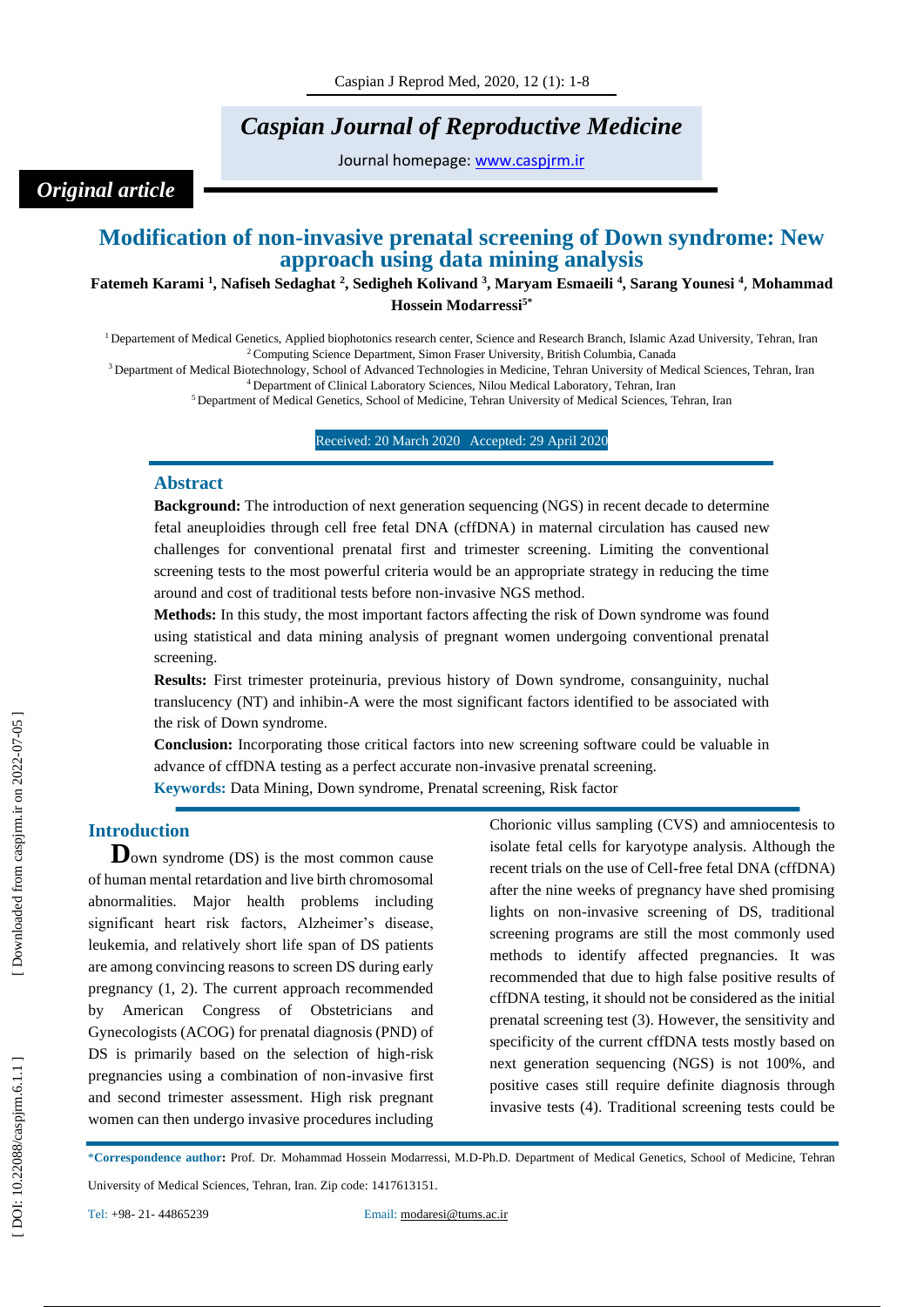

Determining the risk of DS may be modified with different medical, drug, and even demographic features of the mother. It was reported that pre -gestational diabetes may increase the chance of chromosomal nondisjunction and aneuploidies due to the presence of autoantibodies (6). On the other hand, the level of maternal biochemical serum markers has shown to be changed with the status of in vitro fertilization intracytoplasmic sperm injection (IVF -ICSI) induced



and twin pregnancies, smoking, nulliparity against multiparity and ethnicity (7 -9). To obtain the most flawless risk in order to minimize the demand for doing invasive procedures, final result should be adjusted for the mentioned factor so as to be as accurate as possible. Many relevant studies need to be performed to clearly define the role of those and other factors in determining the final risk of DS, 13 and 18.

Data mining, known as knowledge discovery of data, has many applications in engineering, marketing, and medicine, which can help find the most important, extrapolative data in the shortest time possible (10).

Herein, we aimed to assess the correlation between some of the major maternal demographic and medical parameters and the risk of fetal DS through specific data mining and statistical analyses. Final results can help us identify the most relevant and possibly effective risk factors of DS, which can be inserted in screening software for analysis. Confounding factors can also increase the rate of positive and negative results, which could be defined as soon as possible.

# **Materials & Methods**

### **Patient selection**

Pregnant women referring to do the second trimester screening, between 15-22 weeks of pregnancy (2012-2014), were randomly enrolled in the study. All the participants had their first trimester screening ultrasound including nuchal translucency (NT: fluid filled region in the posterior of fetal neck) measurement. Maternal serum level of four biochemical markers including AFP,  $uE3$ ,  $\beta$ -hCG and Inhibin-A were measured and were then represented as of multiple of the median (MoM) of normal pregnancies with similar age.

Statistical and data mining analysis

Test of normalization was performed on all obtained data by drawing histogram and the observed normalized patterns ( $p<0.05$ ). Parametric tests were performed to analyze the difference of string variables between two normal and DS pregnancies. Chi square test was also used to seek the significantly different nominal and ordinal variables between both studied groups.

Both SPSS and data mining analysis were performed in two steps. Pilot study was done on 100 normal and 20 DS samples. In the second step of analysis, all obtained data, including 991 normal and 71 DS samples,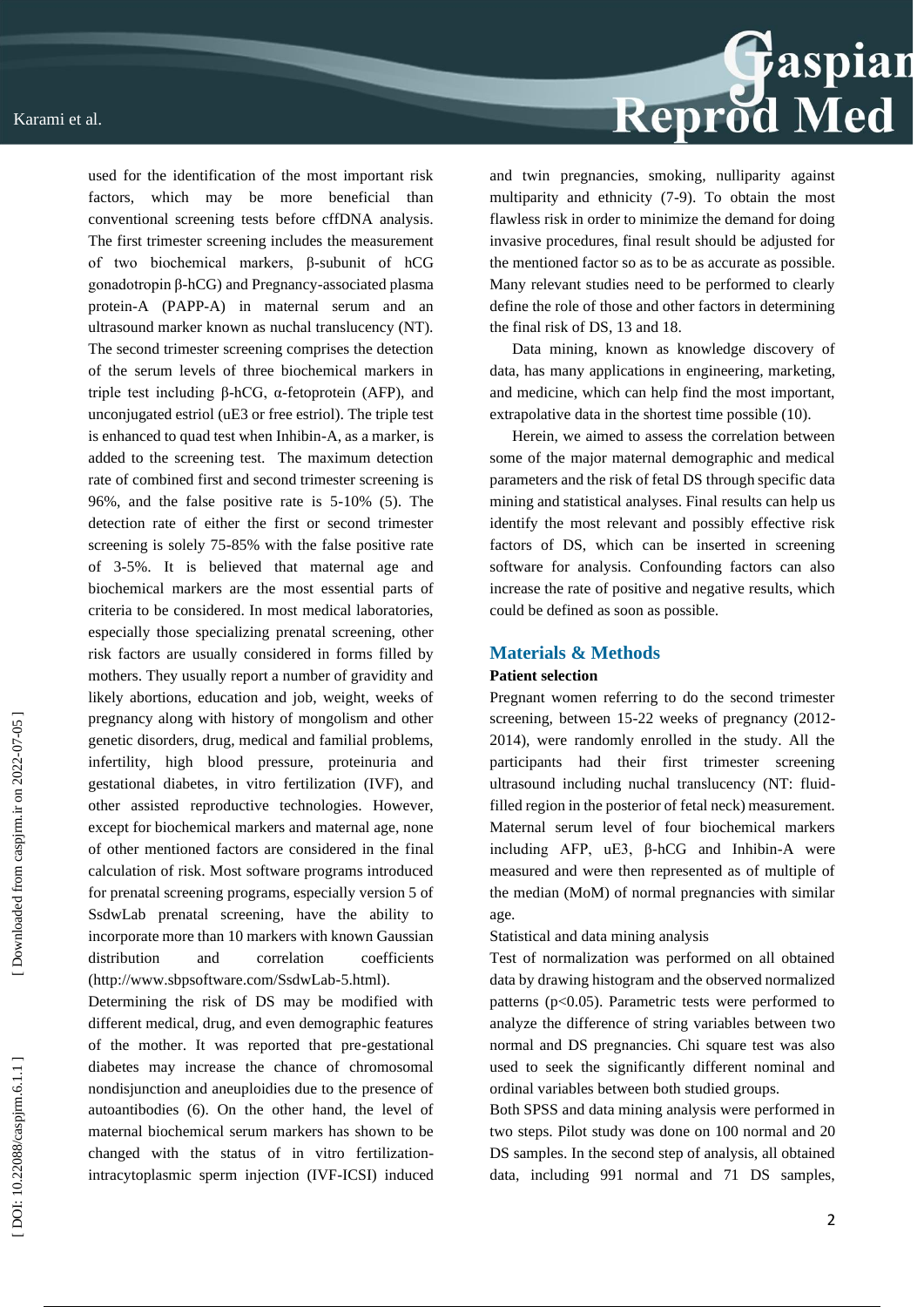

underwent SPSS analysis, whereas 191 normal and 63 DS samples were selected to be analyzed through data mining.

Since the response variable, status of disease, is a binary variable, "generalized linear model" (GLM) was used to analyze the data to find the relation between status of disease and other parameters. GLM is a generalization of linear regression that includes both linear and logistic regression as special cases (11).

#### **Typically, the GLM includes three elements:**

• A probability distribution from the exponential family such as the Gaussian (normal), binomial, Poisson, families of distributions.

- A linear function of regression.
- A link function which transforms the expectation of the response variable to the linear predictor.

In case of binary response variable, the family of distribution is binomial and link function is Logic function.

In order to apply the method on the data, cy.glmnet (function from glmnet R -package) was used which fitted the GLM via penalized maximum likelihood. The regularization path was computed for the lasso or elastic net penalty at a grid of values for the regularization parameter lambda (for more information please see the reference (12).

In cv.glmnet (.) function, there is an elastic net mixing parameter, which controls the speed of convergence. In the first experiment, the examination of the relationship between disease and Inhibin-A, AFP, NT, and  $\beta$ -hCG, is set to be 0.5, and in the second experiment, the examination of the relationship between disease status and whole variables in the experiment is set to be 1.

Also, please note that cv.glmnet (.) function performs k fold cross -validation (CV) for glmnet. The CV is a validation technique used to assess how a trained model by training samples can be generalized to an unseen data set, testing samples. In k -fold CV, the original data set is randomly partitioned into equal sized subsamples. In each step, one of the folds is retained as the validation data for testing the model, and the remaining  $k - 1$ -fold is used to train the model. The final estimation is the average of results obtained from each fold assessment. It is worth noting that 5 -fold CV was used in both experiments.

Compliance with Ethical Standards

All the participants filled the consent forms according to 1964 Declaration of Helsinki and its later amendments or comparable ethical standards of the local Ethical Committee of Tehran University of medical sciences (Ethics code: 92-02-30-21577).

# **Results**

#### **SPSS analysis**

Pilot SPSS analysis indicated a significant association between risk of DS and proteinuria, consanguineous marriage, NT measurement, Inhibin -A, maternal diabetes mellitus (p<0.05). SPSS analysis on selected samples has revealed that there was a significant association between DS pregnancy and positive previous history of DS, consanguineous marriage and proteinuria (p<0.05). Amongst quantitative variables, Inhibin -A, NT measurement, and the age were meaningfully associated with affected pregnancies by DS ( $p<0.05$ ) (Table 1).

According to SPSS analysis of all obtained data, among quad biochemical markers, there was a meaningful association between DS and uE3 (p=0.03) and Inhibin  $(p=0.02)$ . Among demographic characteristics, there was a significant association between the medium level of activity and risk of DS (p<0.001). In addition, the association of DS and diploma level of education was strong, while the risk was shown to be minimal for Master of Science (MSc)

Table 1: Mean of the analyzed parameters in the selected samples using SPSS analysis

| Prenatal                  | Normal            | Down            | $p-$    |
|---------------------------|-------------------|-----------------|---------|
| factor                    |                   | Syndrome        | value   |
|                           | $Mean \pm SD$     | $Mean \pm SD$   |         |
| Gestational               | $15+2.0$          | $15+2.0$        | 0.200   |
| age                       |                   |                 |         |
| Age                       | $28.8 \pm 5.4$    | $29.8 \pm 5.2$  | 0.600   |
| $\alpha$ -                | $34.3 + 24.7$     | $29.9 \pm 15.6$ | 0.900   |
| fetoprotein               |                   |                 |         |
| $\beta$ -hCG <sup>*</sup> | $47.5 \pm 39.3$   | $61.7 + 334.6$  | 0.400   |
| $uE3**$                   | $2.6 \pm 11.0$    | $1.8 + 0.9$     | 0.030   |
| $NT***$                   | $1.5 + 0.7$       | $3.7 \pm 0.3$   | < 0.001 |
| Inhibin A                 | $281.6 \pm 180.3$ | $333.8 + 235.3$ | 0.001   |

\*β -hCG: Human Chorionic Gonadotropin (hCG), β - Subunit;

\*\* uE3: free estriol; \*\*\*NT: Nuchal translucency

degree ( $p<0.001$ ). Positive history of DS in any relatives of parents and the NT measurement were in strong association with the risk of DS  $(p<0.001)$ .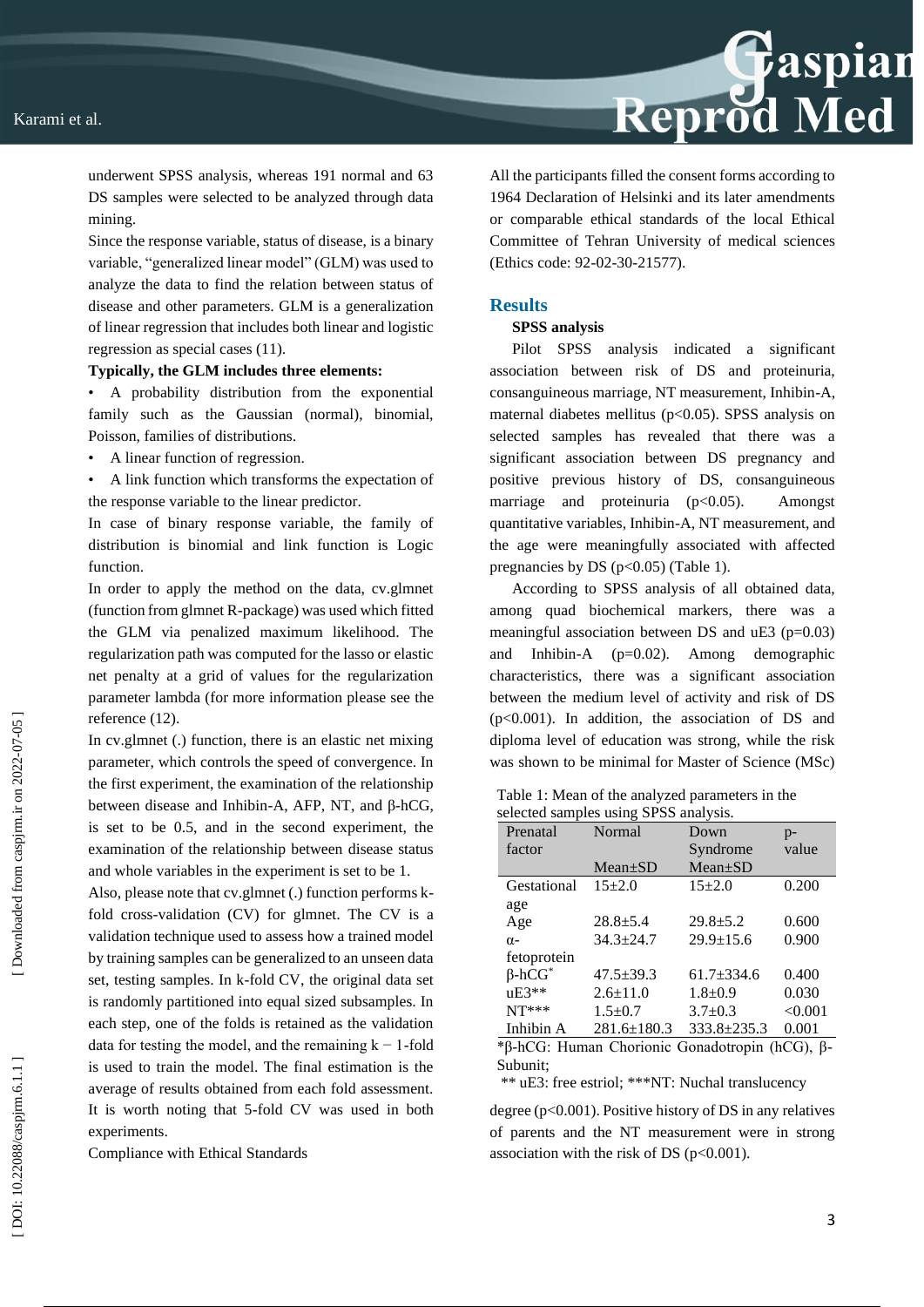Consanguineous parents also had statistically higher risk of having fetus affected by DS (p=0.02). In assessment of the effect of drug history during pregnancy, the consumption of any drugs during pregnancy has increased the risk of DS. To determine which type of drug has the most effect on the risk of DS, all the used drugs were classified into four major groups including: antibiotics, anti anti-inflammatory drugs, hormonal medications. A meaningful correlation was found between hormonal drugs and the risk of DS  $(p=0.01)$ .

In an attempt to find an association between string variables and the maternal serum level of four biochemical markers, there was a significant correlation between AFP and β -hCG concentrations and gestational age  $(p=0.01)$ . The number of gravidities was in meaningful correlation with serum  $\beta$ -hCG (p=0.01) and uE3 levels (p=0.05). It was also found that Inhibin -A concentration has a significant correlation with NT measurements (p=0.01).

The second part of statistical analysis was focused on the assessment of the effect of studied factors on the accuracy of the performed quad test. Positive drug history was significantly associated with higher rate of false positive results  $(p<0.001)$ . Maternal weight and proteinuria were demonstrated to have significant effect on taking false positive and negative results, respectively. Although it was not meaningful, abnormal NT measurement was negatively correlated with the possibility of false positive rate.

Data mining analysis

Pilot data mining of 100 normal and 20 trisomy samples demonstrated considerable significant effect of Inhibin -A, NT, gestational age, age, gravidity number, proteinuria, weight, and education on the risk of DS.

In the second step of analysis, the assessment of 191 normal and 63 DS samples replicated the initial results for factors including Inhibin -A, NT and proteinuria. In contrast, with increasing one unit per each of mentioned factors in addition to consanguineous marriage, age and gestational age, no change was found in the calculated risk of DS (calculated risk=0).

As the data set is imbalanced, "down -sampling" technique was used and the working data set included normal samples as well as samples with DS.

Then, the data set was divided into 65% training and 35% testing samples and logistic regression model was



adjusted using cv.glmnet (.) function. The best to fit the model was 0.059938.

The characteristics of the fitted model have been provided by presenting the coefficients as well as odd ratios (Table 2). Odd ratios are defined as the ratio of the probability of DS and the probability of being normal. The odd ratios for variables are calculated as well. One unit increasing in Inhibin A causes 0.16% growth in DS, and one unit increasing in NT causes 51% growth in DS.

After training the model, it was tested using the data set of samples that the model had never seen. The obtained accuracy on testing data was %76.7. The corresponding procedure was shown to find the best which generates the minimum misclassification error .

Table 2: Examination of relationship between DS and  $f(x)$  and  $f(x)$  parameters  $f(x)$ 

| Variable                  | <b>Coefficients</b> | <b>Odds</b> ratio |
|---------------------------|---------------------|-------------------|
| Intercept                 | $2.4-$              | <b>NA</b>         |
| Inhibin A                 | 0.0                 | 1.0               |
| $\alpha$ -<br>fetoprotein | 0.0                 | 1.0               |
| $NT*$                     | 0.4                 | 1.5               |
| B-hCG**                   |                     | 10                |

\*NT: Nuchal translucency;

\*\*β -hCG: Human Chorionic Gonadotropin (hCG

The name of variables and corresponding coefficients as well as odd ratios have been described (Table 3). According to this information, a unit increasing in gestational age and age in case the other parameters are constant can respectively cause 6.5% and 5.1% growth in risk of DS. About Inhibin A and NT this growth is 0.2% and 67.8%, respectively, while the other parameters are constant .

Having no proteinuria and history of DS can cause 44.7% (100\*(1 -0.5535)) and 84. 6% (100\*(1 -15.4)) decline in risk of DS, respectively. Also, being nonconsanguineous can cause decrease risk of DS up to 5.3%. The model was also tested using unseen data, and 78.9% accuracy achieved.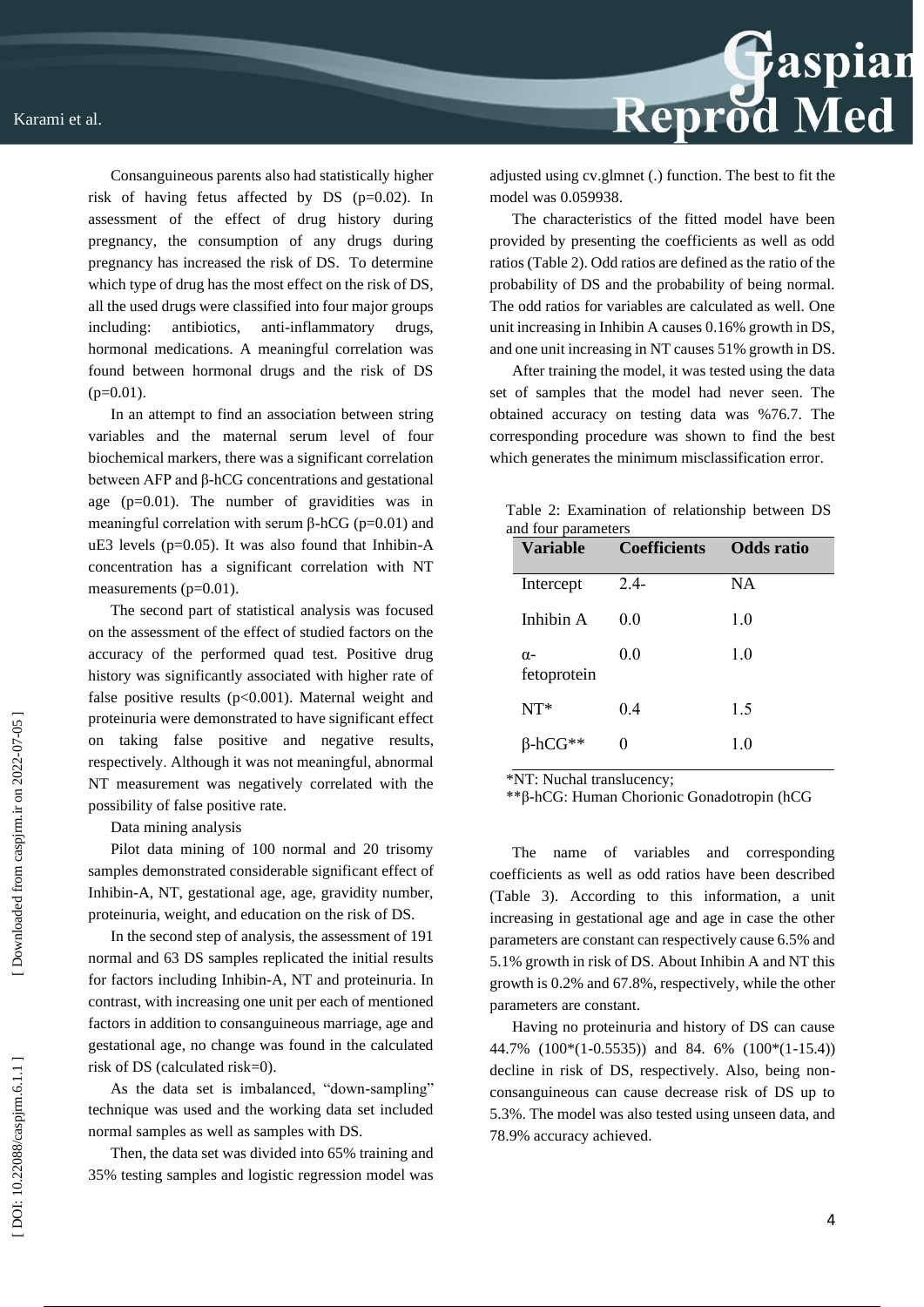| abease status and four parameters<br>Variable | Coefficient      | Odd ratio |
|-----------------------------------------------|------------------|-----------|
| (Intercept)                                   | $-2.9$           | <b>NA</b> |
| <b>Gestational Age</b>                        | 0.1              | 1.1       |
| Age                                           | 0.1              | 1.1       |
| Gravidity                                     | $\theta$         | 1         |
| $\alpha$ -fetoprotein                         | 0                | 1         |
| $\beta$ -hCG*                                 | 0                | 1         |
| $uE3**$                                       | 0                | 1         |
| Inhibin-A                                     | 0.0              | 1.0       |
| Nuchal translucency                           | 0.5              | 1.7       |
| Abortion's number                             | $\theta$         | 1         |
| weight                                        | $\theta$         | 1         |
| No<br>high<br>blood<br>pressure               | $\theta$         | 1         |
| Negative proteinuria                          | $-0.6$           | 0.6       |
| <b>Twin Pregnancy</b>                         | 0                | 1         |
| Negative history of<br>$DS***$                | $-1.9$           | 0.2       |
| <b>IVF</b>                                    | $\theta$         | 1         |
| Diabetes mellitus                             | $\theta$         | 1         |
| Smoking                                       | 0                | 1         |
| Infertility                                   | $\theta$         | 1         |
| Familial history                              | 0                | 1         |
| Medical history                               | 0                | 1         |
| All<br>grades<br>- of<br>education            | $\mathbf{0}$     | 1         |
| All grades of job                             | 0                | 1         |
| Non-consanguinity                             | $-0.1$           | 0.9       |
| Drug usage                                    | $\boldsymbol{0}$ | 1         |

Table 3 : Examination of relationship between disease status and four parameters

\*β -hCG: Human Chorionic Gonadotropin (hCG), \*\* uE3: free estriol;\*\*\* DS: Down Syndrome

### **Discussion**

Herein, using Data mining analysis and SPSS evaluation, proteinuria, positive history of DS, NT, Inhibin -A and consanguinity are the major risk factors of DS found in our sample population.

Either excretion of protein in urine more than 300 mg/day or  $\geq$  2+ on a dipstick is diagnosed as proteinuria (13). In the Data mining analysis, it was found that negative history of proteinuria was associated with 44.7% decrease in risk of DS. This was confirmed in the pilot SPSS analysis in addition to the significant effect of proteinuria on false negative results. It was previously determined that maternal proteinuria was associated with higher AFP level of serum owing to pathologic increase in vascular permeability of placental vessels (14, 15). Higher level of AFP can confound the true result of prenatal screening and lead to generating either false positive or negative score of screening. The false effect of maternal age has been demonstrated in various studies on getting untrue prenatal screening result which was further approved here through data mining and SPSS analysis (16 -18). Although it might be due to the bias toward more screening trend in higher maternal age, it has been incorporated in prenatal screening as one of the main elements of analysis (17, 19). Positive drug history was found to be associated with false positive result with significant trend toward human chorionic gonadotropin (HCG) injection. It is obvious that using HCG injection as infertility treatment choice used to induce ovulation can falsely increase the amount of  $β$ hCG and then confound the screening results since the level of β -hCG is increased in pregnancies associated with DS. To our knowledge, no one of the currently used algorithms of prenatal screenings consider drug history, especially HCG derivative compounds.

Reprod Med

Amongst biochemical markers, routinely used in prenatal screening, inhibin A in both data mining and SPSS analysis and uE3 in only SPSS analysis was found to be significantly associated with risk of DS. Although in combination of different markers adding Inhibin -A had not significantly increased the rate of DS detection, to the best of our knowledge this is the first study which separately analyzed each of biochemical markers as well as Inhibin -A with DS (20, 21). On the other hand, the price of cffDNA analysis and even combined screening is still expensive for many low -income families around the world. The selection of the most powerful criteria not only alleviates the overall cost of prenatal screening but also reduces the time around for doing both first and second trimester biochemical screening.

Although it is clear that positive familial history of DS increases the risk of DS associated pregnancy, having the previous affected child is calculated to increase the risk of recurrence up to 1% regardless of maternal age. However, in the case of parental chromosome translocation, the risk may increase to 2 - 3% except of 21q:21q translocation which always leads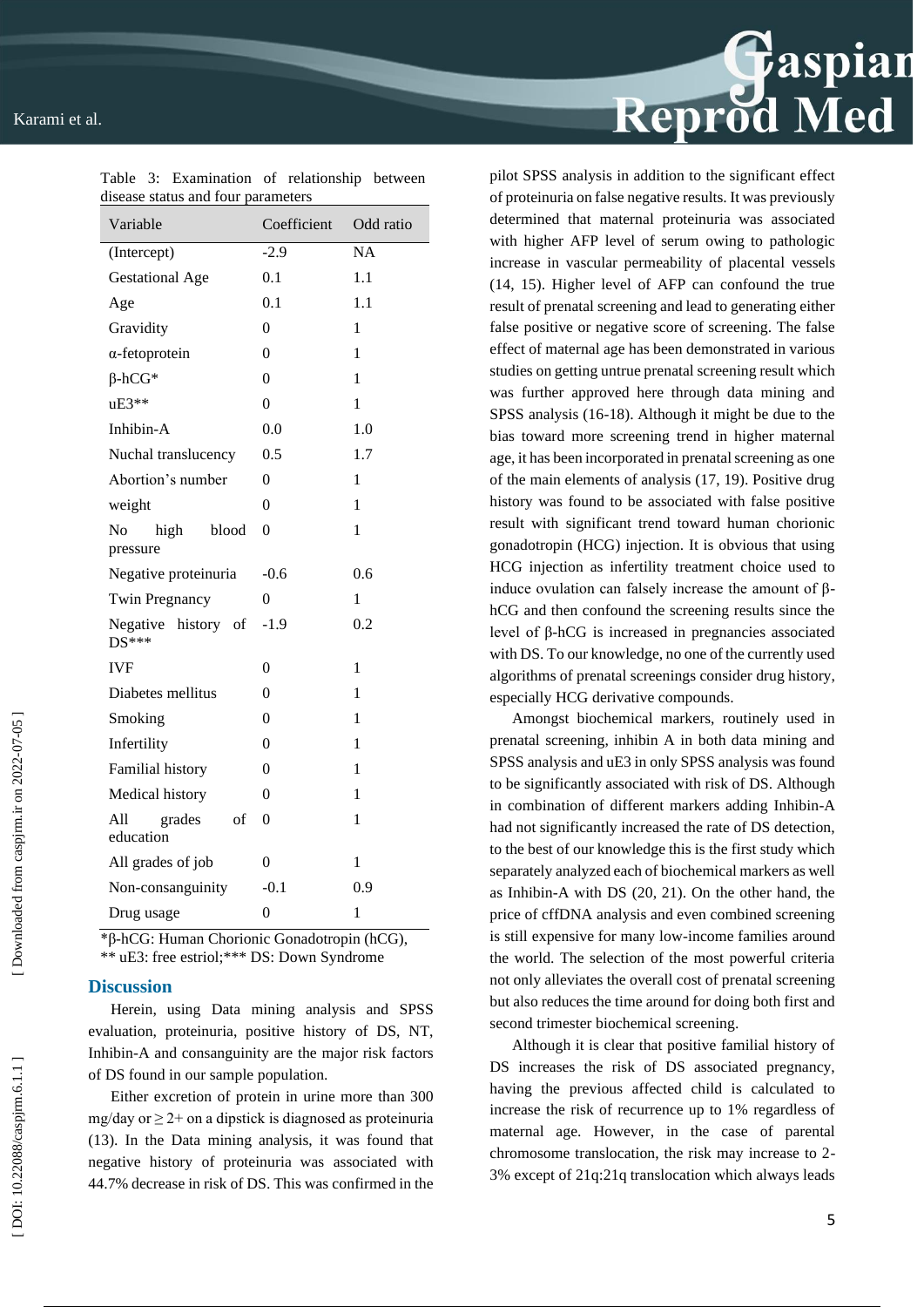Reprod Med consultation, diabetes mellitus diagnosis and

to an affected baby. Herein, using mathematical and statistical analysis, it was demonstrated that the positive family history enhanced the risk of DS up to over than 80%.

Consanguinity was another factor whose significant effect on the risk of DS was determined in both SPSS and Data Mining assessments. Consanguinity duplicates the risk of autosomal recessive genetic disorders and is usually more prevalent in low socioeconomic and low education level families. The correlation between consanguinity and the risk of DS also has been demonstrated in various populations and studies (22 - 24). Recently, the rate of consanguineous marriage has been increased in particular among religious countries as well as Iran due to some cultural good points of marriage among relatives including maintaining the integrity of family and more successful marriage.

The NT was another factor which was in significant association with risk of DS in both SPSS and Data Mining analysis. It was shown that including NT in prenatal screening decreased the false positive rate, but it had no meaningful effect on the detection rate (25). However, it was shown that measuring the NT at weeks 12 of gestation may increase the detection rate of affected pregnancies (8). In the present study, it was found that NT not only significantly increased the risk of DS but also it was associated with lower false positive rate. Of note, the average of gestational weeks in which the screening sonography was performed was around 12 weeks and it may highlight the right time of NT measurement that should be considered.

SPSS analysis, not Data Mining, demonstrated meaningful correlation between DS and level of education. It was previously shown that women who had not completed their education in high school level significantly tend to have an affected fetus with DS consistent with our finding (26, 27). How environmental factors as well as low socioeconomic and education level can affect the risk of meiotic non -disjunction specifically maternal one remained elusive. Limited access of lower education level mothers to useful information such as preventive dietary approaches and poor information about the healthy life style may be the possible rationales behind higher risk of DS in low education women. Moreover, most of the low education women live in poor income families which may deteriorate their access to healthy diet and medical

prevention. Further studies are required to determine the detailed elements of low education and socioeconomic status affecting the risk of meiotic non -disjunction and risk of DS.

In the present study, in neither statistical nor data mining analysis, no significant association was found between pregnancy with IVF and risk of trisomy 21 beside false negative nor positive results. This is contrary to the previous report which indicated a higher prevalence of false positive screening tests among IVF pregnancies due to affecting the level of AFP and PAPP - A (28).

Owing to the emergence of non -invasive cell free fetal DNA analysis through maternal circulation, restricting screening markers to more significant items may improve detection rate in regions where in this technology is still unavailable. It is worth noting that in most of the countries around the world, especially in developing and underdeveloped population, even traditional screening is hardly done for low risk patients, while the birth rate of DS is significantly higher in them. On the one hand, achieving perfect positive and negative predictive values of cffDNA testing could not exclude the critical roles of ultrasound in detection of structural abnormalities with known or unknown genetic defect as well as anencephaly. On the other hand, enhancing the traditional screening tests considering the most important factors not only could alleviate the cost of test but also decrease the false positive results in following cffDNA test (29). Designing a new algorithm using found significant factor as our ongoing project could create a cost -effective prenatal screening before cffDNA testing to enhance its final results.

### **Conclusion**

Herein, we primarily signify the importance of the detection of early proteinuria and NT measurement in risk of trisomy 21 through statistical and mathematic analysis deserving to be validated on larger sample sizes. These findings can improve prenatal screening tests results to alleviate the need for doing invasive tests as much as possible.

### **Acknowledgements**

We greatly appreciate cooperation of the Niloo's laboratory staffs in collecting data.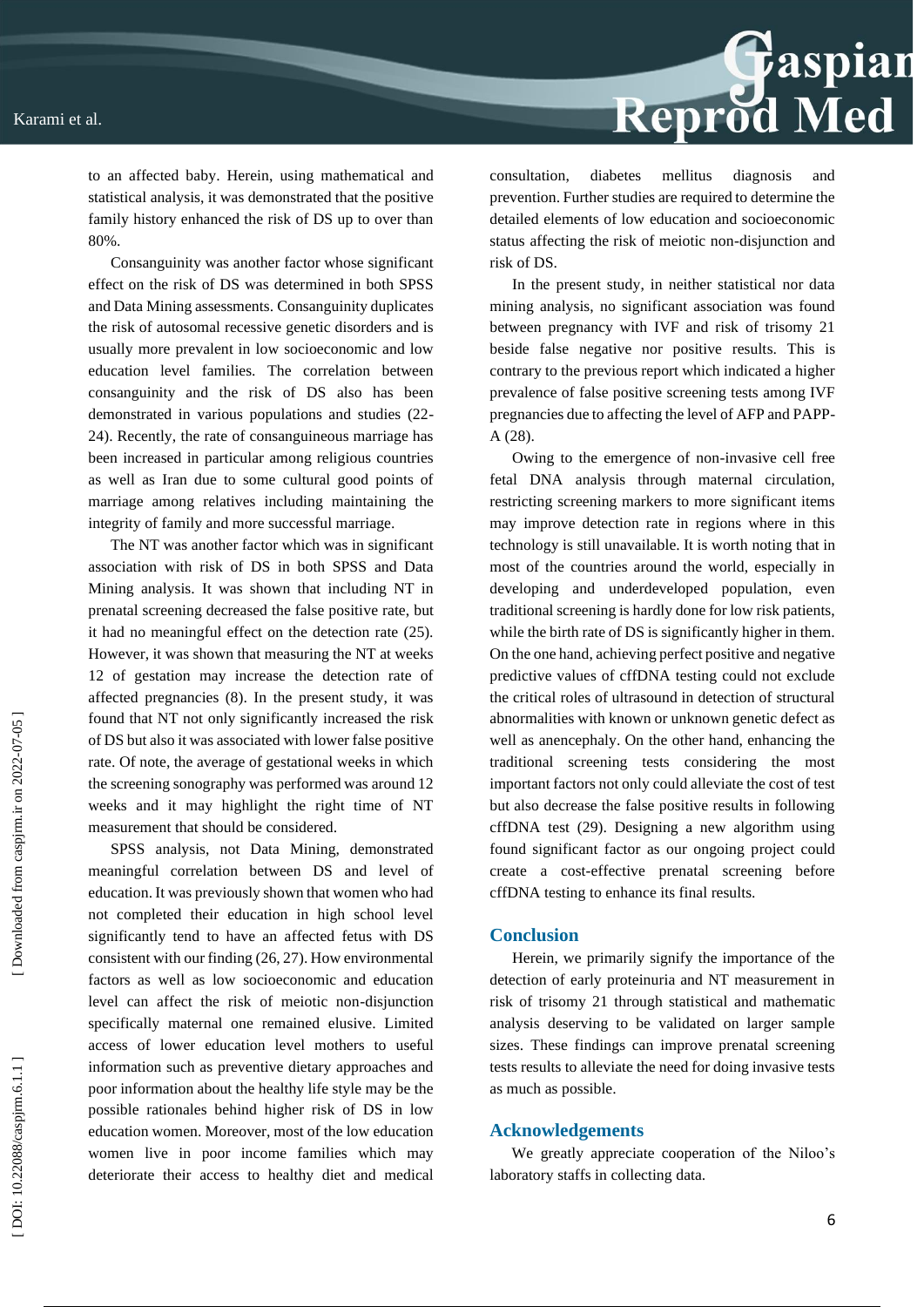# **Conflicts of Interest**

There is no conflict of interest among authors.

# **References**

- 1. Menasha J, Levy B, Hirschhorn K, Kardon NB. Incidence and spectrum of chromosome abnormalities in spontaneous abortions: new insights from a 12 -year study. Genet Med. 2005 Apr;7(4):251 -263.
- 2. van Schendel RV, Kater -Kuipers A, van Vliet Lachotzki EH, Dondorp WJ, Cornel MC, Henneman L. What Do Parents of Children with Down Syndrome Think about Non -Invasive Prenatal Testing (NIPT)? J Genet Couns. 2017 Jun;26(3):522 -531.
- 3. Norton ME, Baer RJ, Wapner RJ, Kuppermann M, Jelliffe -Pawlowski LL, Currier RJ. Cell -free DNA vs sequential screening for the detection of fetal chromosomal abnormalities. American Journal of Obstetrics and Gynecology. 2016 6;214(6):727.e1 - .e6.
- 4. Suciu I, Galeva S, Abdel Azim S, Pop L, Toader O. First -trimester screening -biomarkers and cell -free DNA. J Matern Fetal Neonatal Med. 2019 Dec 8:1 - 7.
- 5. Chitayat D, Langlois S, Wilson RD. No. 261 Prenatal Screening for Fetal Aneuploidy in Singleton Pregnancies. J Obstet Gynaecol Can. 2017 Sep;39(9):e380-e394.
- 6. Gurram P, Benn P, Grady J, Prabulos AM, Campbell W. First Trimester Aneuploidy Screening Markers in Women with Pre -Gestational Diabetes Mellitus. J Clin Med. 2014 May 8;3(2):480 -490.
- 7. Gjerris AC, Tabor A, Loft A, Christiansen M, Pinborg A. First trimester prenatal screening among women pregnant after IVF/ICSI. Hum Reprod Update. 2012 Jul;18(4):350 -359.
- 8. Kagan KO, Wright D, Baker A, Sahota D, Nicolaides KH. Screening for trisomy 21 by maternal age, fetal nuchal translucency thickness, free beta -human chorionic gonadotropin and pregnancy -associated plasma protein -A. Ultrasound Obstet Gynecol. 2008 Jun;31(6):618 -624.
- 9. Spencer K, Cowans NJ. Correction of first trimester biochemical aneuploidy screening markers for

smoking status: influence of gestational age, maternal ethnicity and cigarette dosage. Prenat Diagn. 2013 Feb;33(2):116 -123.

- 10. Durairaj M, Ranjani V. Data Mining Applications In Healthcare Sector: A Study. Int J Sci Technol Res. 2013;2(10):29 -35.
- 11. Friedman JH, T; Tibshirani,T. The elements of statistical learning. : Springer; 2001.
- 12. Friedman JH, T; Tibshirani,T. Regularization Paths for Generalized Linear Models via Coordinate Descent. J Stat Softw. 2010;33(1):1 -22.
- 13. Lowe SA, Brown MA, Dekker GA, Gatt S, McLintock CK, McMahon LP, et al. Guidelines for the management of hypertensive disorders of pregnancy 2008. Aust N Z J Obstet Gynaecol. 2009 Jun;49(3):242 -246.
- 14. Agarwal R. Prenatal diagnosis of chromosomal anomalies: Pictorial essay2003 April 1, 2003. 173 - 88 p.
- 15. Gagnon A, Wilson RD. Obstetrical complications associated with abnormal maternal serum markers analytes. J Obstet Gynaecol Can. 2008 Oct;30(10):918 -932.
- 16. Ma J, Hong P, Fu J, Yu L, Yang H. Prenatal diagnostic testing among women referred for advanced maternal age in Beijing, 2001 –2012. Int J Gynaecol Obstet. 2014 6//;125(3):232 -236.
- 17. Saltvedt S, Almström H, Kublickas M, Valentin L, Bottinga R, Bui TH, et al. Screening for Down syndrome based on maternal age or fetal nuchal translucency: a randomized controlled trial in 39 572 pregnancies. Ultrasound in Obstetrics and Gynecology (UOG). 2005;25(6):537 -45.
- 18. Dashe JS. Aneuploidy Screening in Pregnancy. Obstet Gynecol. 2016 Jul;128(1):181 -194.
- 19. Nakata N, Wang Y, Bhatt S. Trends in prenatal screening and diagnostic testing among women referred for advanced maternal age. Prenat Diagn. 2010;30(3):198 -206.
- 20. Alldred SK, Deeks JJ, Guo B, Neilson JP, Alfirevic Z. Second trimester serum tests for Down's Syndrome screening. Cochrane Database Syst Rev. 2012 (6):CD009925.
- 21. Martin I, Gibert MJ, Aulesa C, Alsina M, Casals E, Bauca JM. Comparing outcomes and costs between contingent and combined first -trimester screening